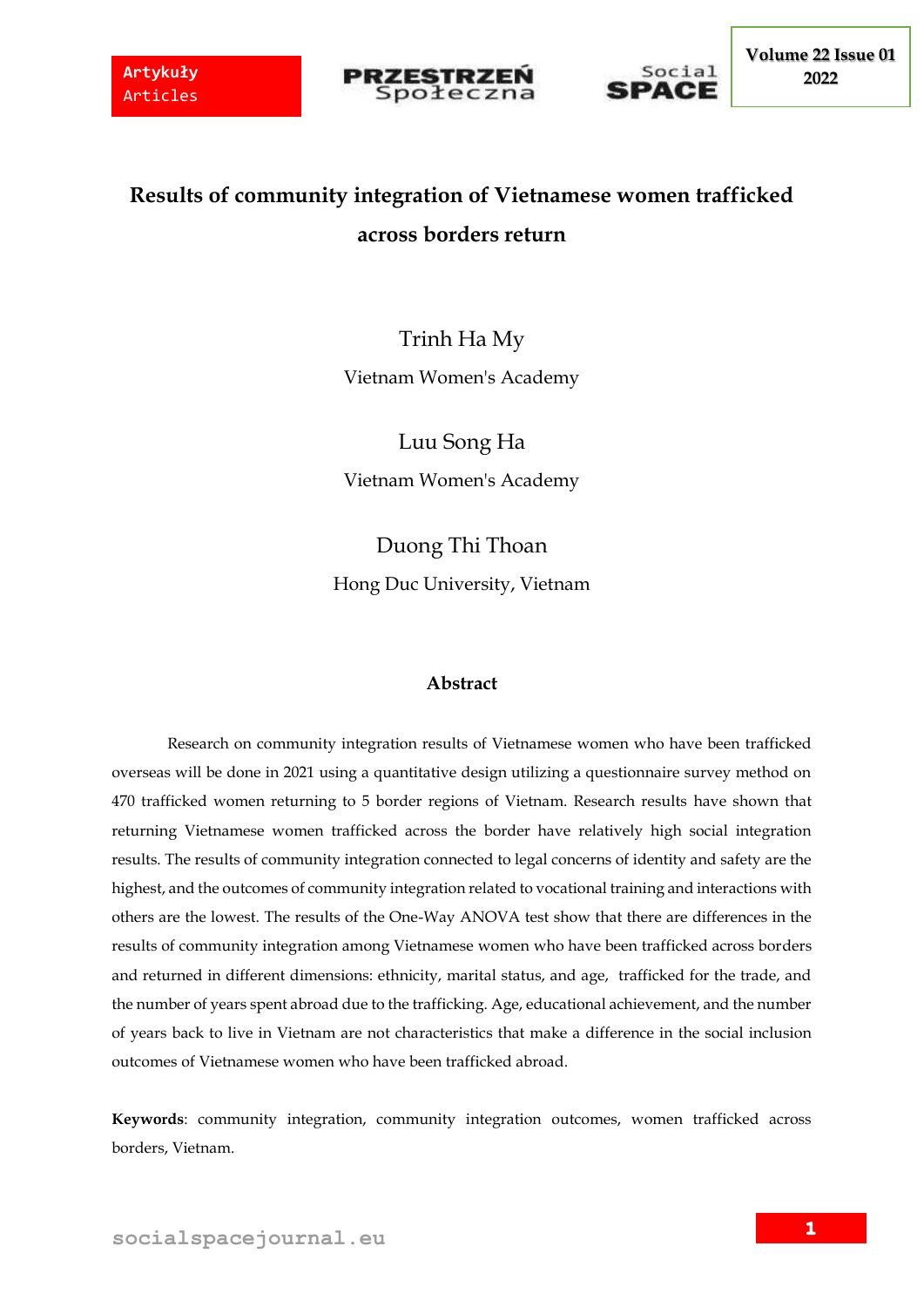#### **1. Introduction**

Human trafficking is a global crime that is spreading around the world. Human trafficking is a process in which some individuals take advantage of others by converting them into sexual or work-slaves for their gain. Human trafficking is a grave violation of human rights. The common experience of victims of human trafficking is physical, emotional, and sexual abuse. They had to endure many forms of physical coercion, such as beatings, arrests, and non-physical methods including deception, psychological manipulation. As a result, returning trafficked victims had problems of psychology at different levels. In addition to psychological problems, victims of human trafficking also face many other social problems, such as family and community discrimination, which makes it difficult for them to integrate into the community.

Community integration is one of the important issues for returning trafficked persons. Good community integration will enable trafficked persons to live, communicate, live, study, and work in harmony with others in the community. They can participate in social life and enjoy all the benefits and opportunities in society. Community integration is a protracted process that begins as soon as victims are liberated from trafficking. Many trafficked victims returning to Vietnam were able to reintegrate into the community, reconnect with their families, and live a healthy life after receiving assistance from agencies and groups providing post-trafficking support services. brand-new existence.

#### **2. Literature Review**

Community integration is one of the key contents in supporting the return of trafficked persons. To assess the social inclusion of trafficked persons, authors and organizations assisting victims of trafficking have carried out studies on social inclusion, including research on criteria to identify, assess the community integration of trafficked persons, factors affecting the community integration process to design the complete community integration program for victims of human trafficking.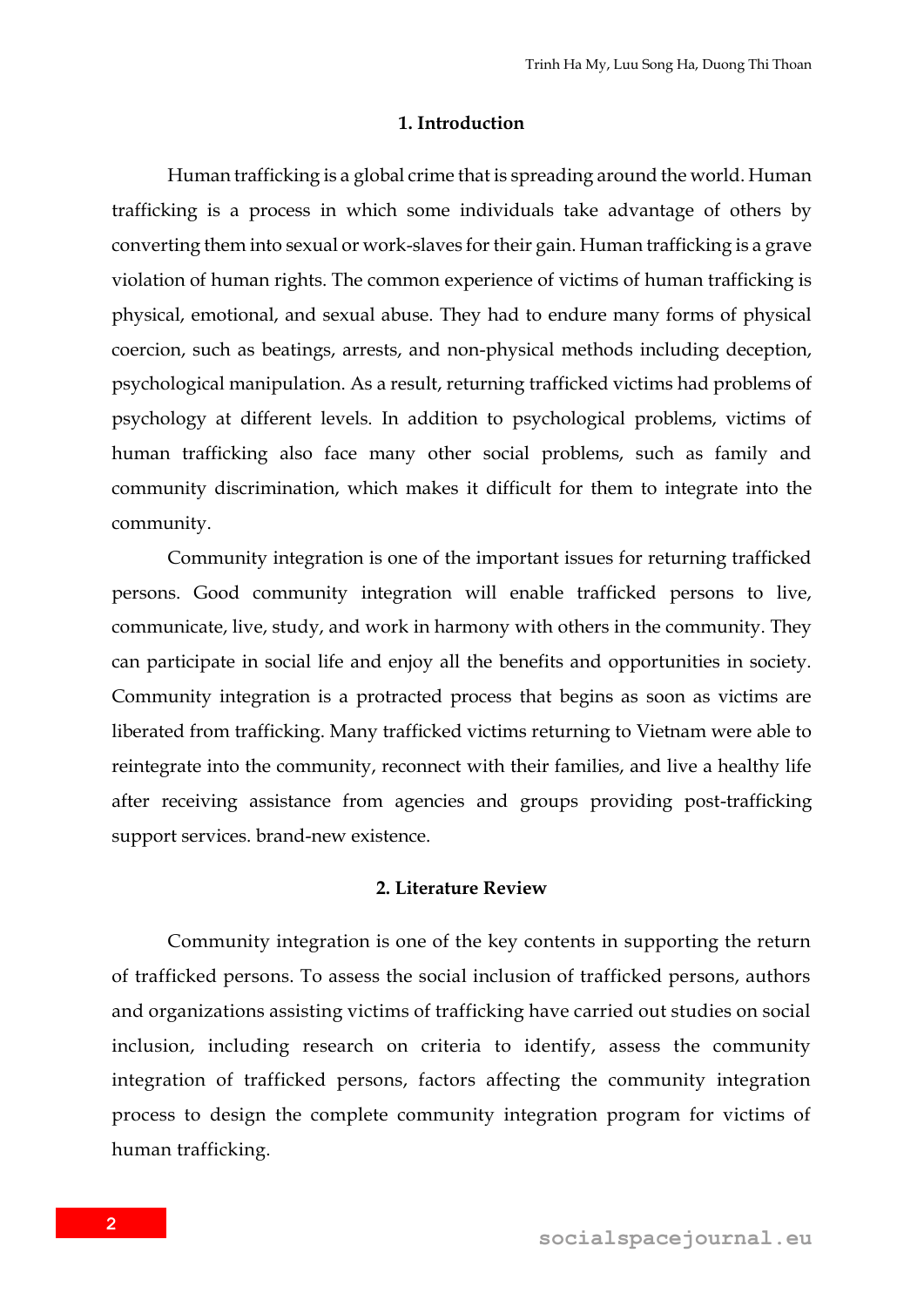According to the International Organization for Migration (IOM) and Abas et al. (2013), the reintegration of victims of trafficking into the community is the ability of victims to return to normal life in a safe, dignified and sustainable manner. Areas that need attention to help victims of trafficking return to normal life are accommodation, physical health issues, psychological stability, legal issues, training jobs, and jobs. Based on these areas, research has provided integration support services for victims of trafficking, including housing assistance, medical and psychological care, social and legal counseling, funding, re-education, and vocational training. An issue highlighted in assisting trafficked persons to integrate into the community is that all integration services and supports must be provided to victims completely voluntarily. Services should only be provided with the victim's informed consent, with due regard for their privacy, and with the highest degree of trust. Several criteria for identifying trafficking victims for community reintegration include family reunion, medical concerns (physical health, mental health), money (benefits offered), legal issues, education/training issues, and work issues. An individual integration assessment is very important to best support trafficking victims to reintegrate into the community. This assessment includes an individual assessment (the victim's needs, wants, available resources, motivations); environmental assessment (socio-economic situation, infrastructure in the country/region to which trafficked persons return). These assessments are carried out as an input assessment to develop a comprehensive support plan for trafficking victims to return to the community; The above assessment criteria for community inclusion are provided to determine the victim's community integration after the assistance process (Yanni et al., 2013).

According to Shigekane (2007), the criteria for determining a victim's integration into the community are based on an overall assessment that takes into account a variety of factors: economic, psychological, and social. US Aid affirms that reintegrating victims of human trafficking into the community is a difficult, intricate, and lengthy process that is unique to each victim and encompasses their personal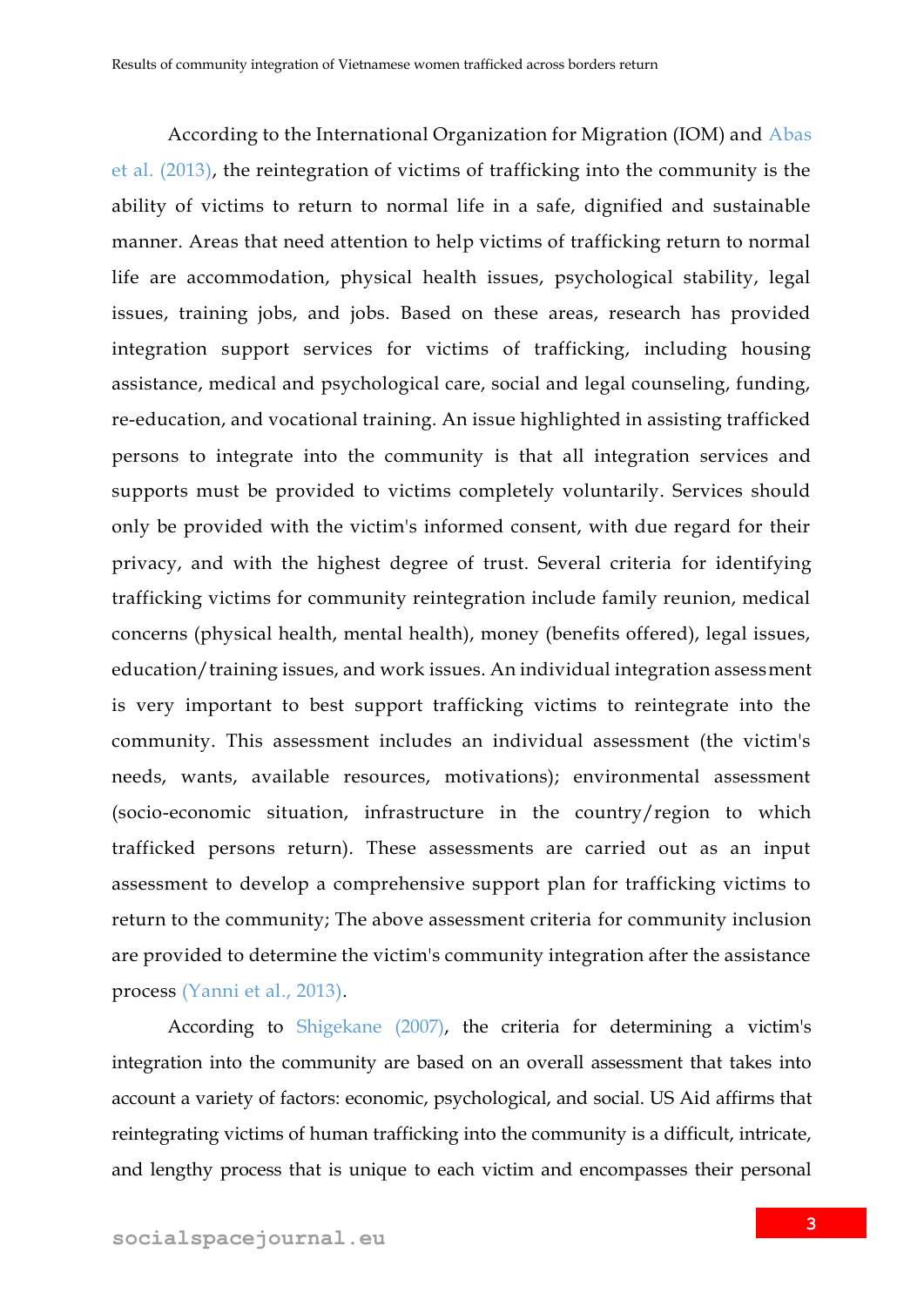issues and their living environment. Personal elements (victim's age, physical and psychological health, family background, duration of trafficking, victim's perspective of trafficking) and contextual factors have a significant role in the victim's integration into the community (educational, economic policies, psycho-social care services for trafficked persons (Shigekane, 2007).

Rousseau (2018) characterized return trafficked persons' integration as a process of recovery and economic participation in the same study on social integration of trafficked persons. economic and social well-being following their liberation from human trafficking. This is a lengthy, complex process that requires a variety of specialized skills. Surtees' research establishes ten criteria for determining the community integration of return trafficking victims. These criteria cover a variety of areas, including health, economy, society, and overall safety. Specifically, a safe, satisfactory, and affordable place to live; stable physical and mental health; legal status; protection and representation; safety and security; economic stability, including professional career and economic development opportunities; educational and training opportunities, a supportive social environment, and healthy interactions; ensuring the victim's best interests are protected during legal proceedings; and ensuring the victim's family and dependents' safety. Rousseau (2018) In his research, Zimmerman and Pocock (2012) pointed out that psychological problems hinder the outcome of social integration of trafficked persons. Fear of others knowing about their trafficking history and fear of becoming an embarrassment to their families were psychological manifestations of most trafficking victims who participated in the Kinnoforum study. This hinders the return of victims to their homeland and their ability to communicate and develop relationships. Overcoming these negative emotions is essential to each victim's socialization process (Zimmerman & Pocock, 2012).

Asis (2015) also confirms that the factors of law, policy, and services make an important contribution to the community integration process of trafficked persons. The author identifies the role and contribution of stakeholders in integration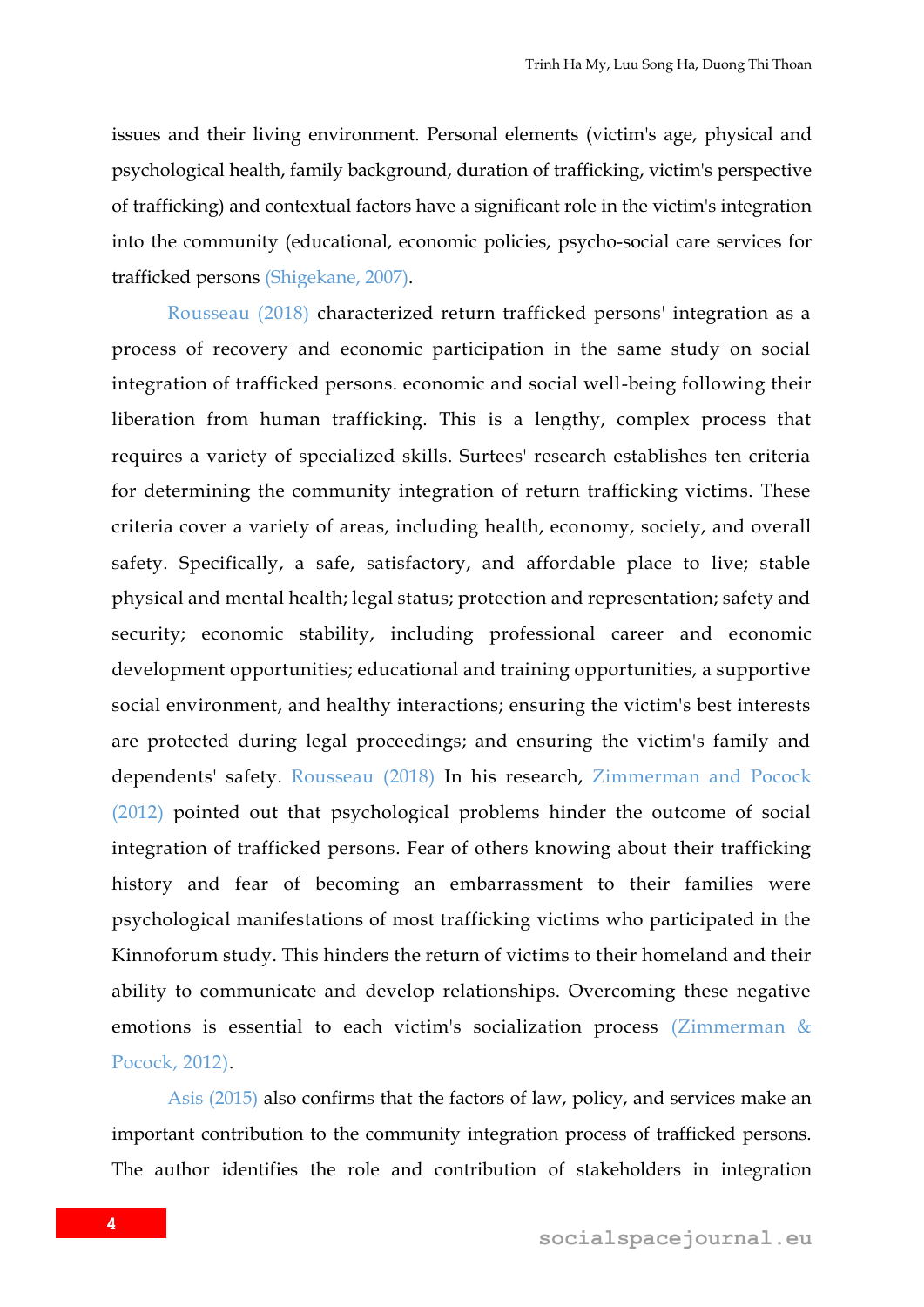programs for victims of trafficking, the relationship between programs at the national and local levels, and the outcomes of community integration. In particular, the author recommends strengthening programs and services at the local level because this level has a direct connection with trafficking victims (Lee, 2005).

Dahal et al. (2015) focus on themes of slavery abuse through qualitative research methodologies such as in-depth interviews and focus groups with victims of sex trafficking in Nepal. sexual abuse and the difficulties victims confront upon their return to Nepal. The study's findings indicate that identity protection for victims of sex trafficking is inadequate, and that victim support mechanisms and access to livelihood options are also lacking. as well as the victim's lack of skills, making integration into the community challenging. In Nepal, rehabilitation and reintegration programs are primarily short-term in nature, leaving victims with insufficient opportunity to access secure settings and conditions. This raises the likelihood of becoming a victim of sex trafficking or resuming sex trafficking (Dahal et al., 2015).

Shigekane (2007) confirmed that integration into the community does not seem to be an easy process for victims of human trafficking. Returnees are seen as a shame to their families, subject to discrimination by those around them, especially against victims of trafficking to serve the sex industry. This is a major barrier to community integration. The stigma associated with prostitution keeps these victims isolated when they return to their communities (Shigekane, 2007).

Researchers and Institutions: Crawford and Kaufman (2008); Shigekane (2007); Singh et al. (2006) pointed out that the stigma and discrimination against return trafficked victims created many challenges in the victim's integration into the community. In all areas of life, the community's refusal to return victims puts them at greater risk of being trafficked back into traffic. Shigekane (2007) stated that trafficked persons often experience negative emotions and instability even after having a stable life in the community. These emotions combined with life pressures from family members, rejection, and alienation from those around or from the family can increase negative emotions while being re-abused, trafficked, or increased the likelihood of becoming a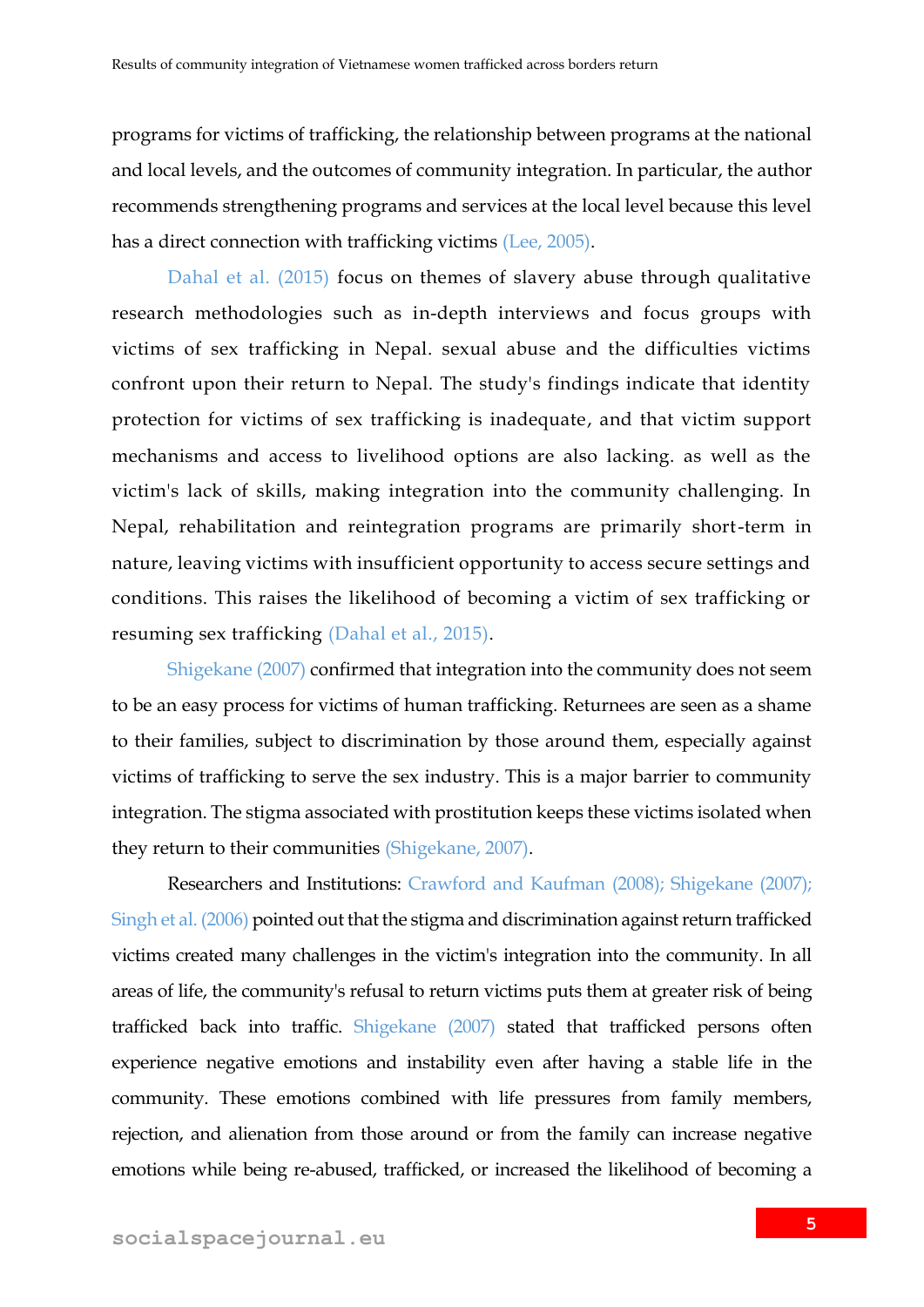prostitute (Crawford & Kaufman, 2008; Shigekane, 2007; Singh et al., 2006). Digidiki and Bhabha (2018) assert that the absence of comprehensive community integration support services will increase the risk of re-victimization and increase migration.

In summary, community integration of trafficked persons has been studied from a variety of perspectives, including the identified criteria and the factors affecting the process; however, the issue of community integration of trafficked persons has not been studied in isolation, but has been integrated into the overall study of trafficked persons or into support manuals for returning trafficked persons. In general, the findings of the studies indicate that community integration is a critical component in assisting victims of human trafficking; community integration of trafficked individuals is influenced by personal and environmental issues. Thus, in order to be effective in this activity, a comprehensive solution in a variety of fields such as psychology, economics, and society is required.

#### **3. Methods**

#### **Study design**

This study employed a quantitative design to generalize the research findings. A quantitative design was used in conjunction with a one-time cross-sectional survey.

#### **Study participant**

The study participants were returning women who were trafficked across borders, meeting the following criteria: (1) Vietnamese women, (2) Being 18 years of age or older, and (3) receiving financial assistance determined by the research manager to be physically and mentally capable of participating in the study, (4) voluntarily participating.

#### **Study setting**

The investigation was conducted in five Vietnamese border provinces. The following criteria were used to choose study locations: 1) They are hotspots for women trafficking to China; 2) They are bordering provinces; and 3) The topography of these five provinces is extremely rough and sparsely populated, making it easy for women to get overseas.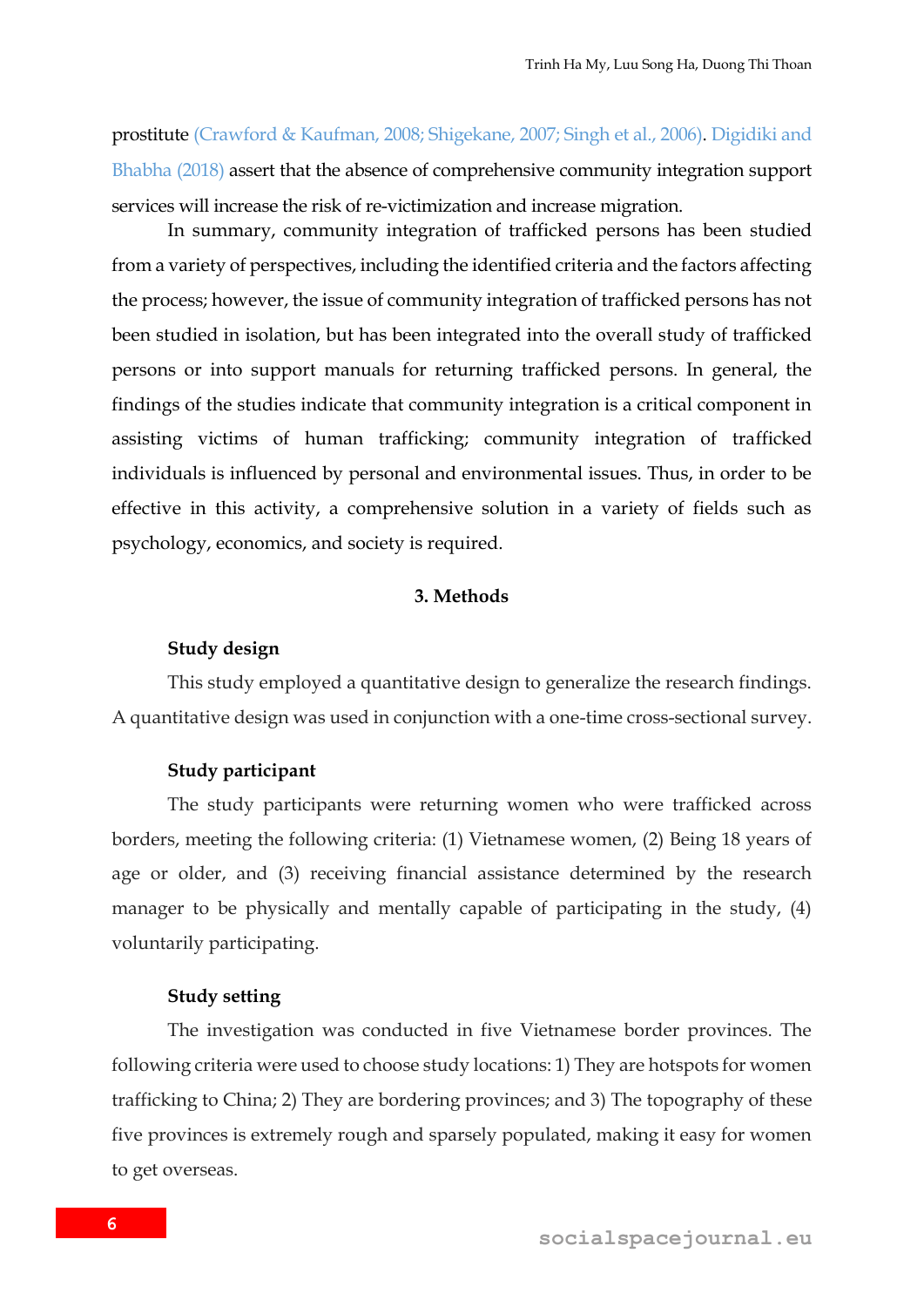#### **Sample size and sampling**

470 returned trafficked women are living in 5 provinces in Vietnam by 2021 and meet 4 criteria: (1) being a Vietnamese woman, (2) being 18 years of age or older, (3) being supported determined by the research manager to be physically and mentally capable of participating in the study, (4) voluntarily participating in the study, eligible to be included in the study. A convenience sampling method was used.

#### **Measurements**

In this study, the results of community integration of women trafficked back across the border were used from the model to assess the level of community integration of women after being trafficked by Warria (2020) construction. This model includes 10 evaluation criteria: 1. A safe, satisfactory, and affordable living place; 2. Stable physical health; 3. Stable mental health; 4. Legal status; 5. Safety and security; 6. Economic stability; 7. Education and training opportunities; 8. Social environment and healthy interactions; 9. Ensure the best interests in the legal proceedings; 10. Safety of the victim's family and dependents. Based on 10 criteria, the authors build a scale "Outcomes of community integration of women trafficked across borders" consisting of 10 items. Each item in the scale corresponds to 1 criterion in the community integration model of Warria (2020) and is self-rated by survey respondents on 5 levels: 1. Incorrect, 2. Slightly correct, 3. Normal, 4. Quite right, 5. True.

Independent factors in the study included age at the time of study participation (youth – from 17 to 25, adult – from 26 to 40 years old, middle age – from 41 to 60 years old), ethnicity ( Kinh, Hmong, other ethnic groups: Dao, Thai, Muong, Nung, Khmu, Tay, San Tuoi, Day), an education level (illiteracy, primary, middle school, high school), marital status (married, unmarried), age of trafficked (child – 10 to 16 years old, youth – 17 to 25 years old, adult – 26 to 40 years old), the purpose of being trafficked trafficking (selling into prostitution, being sold as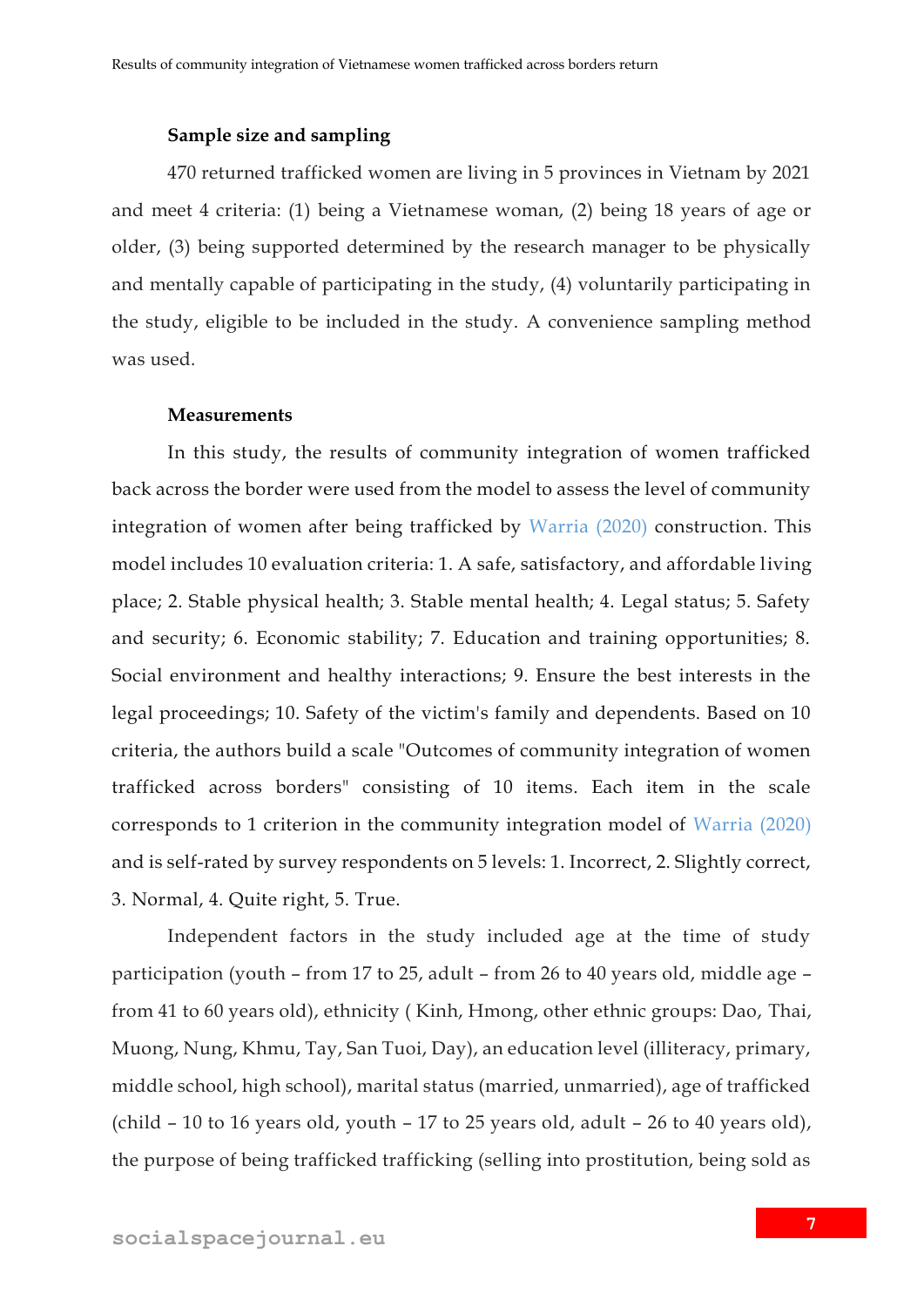a wife, selling into a place of labor exploitation) and the number of years living abroad due to being trafficked (from 1 year or less, from 2 to 5 years, over 5 years), number of years returned to live in Vietnam (1 year or less, 2 to 3 years, 4 to 5 years, more than 5 years).

## **Data collection**

The enumerators collected survey data by directly interviewing each returned trafficked woman. Prior to data collection, enumerators received training on the research objectives, interview techniques, and information to be collected. Investigators addressed trafficked women who attended each study site to determine if they were qualified to participate in the study. Following screening, eligible and voluntary trafficked women were informed about the study's objectives, content, participants' rights and rewards, and potential hazards associated with participation.. Supervisors strictly controlled the quality of information collected after each interview and during the interview.

#### **Data analysis and statistical method**

Collected data were processed by the SPSS program in a Windows environment, version 22.0.

The scale "Outcomes of community integration of women trafficked back across the border" with 10 observed variables was built.Cronbach's alpha reliability test was used to determine the stability of this scale.

The test results show that the scale "Outcomes of community integration of women trafficked back across the border" has a good Cronbach's Alpha reliability of 0.843 (standard level is  $> 0.6$ ). All correlation coefficients of the total variables (Corrected Item Total Correlation) of each measurement variable are from 0.451 to 0.636, completely satisfying the standard condition of > 0.3; Cronbach's Alpha coefficients if the variable type (Cronbach's Alpha if Item Deleted) is all smaller than the group's Cronbach's Alpha coefficient. Thus, the reliability of this scale is satisfactory.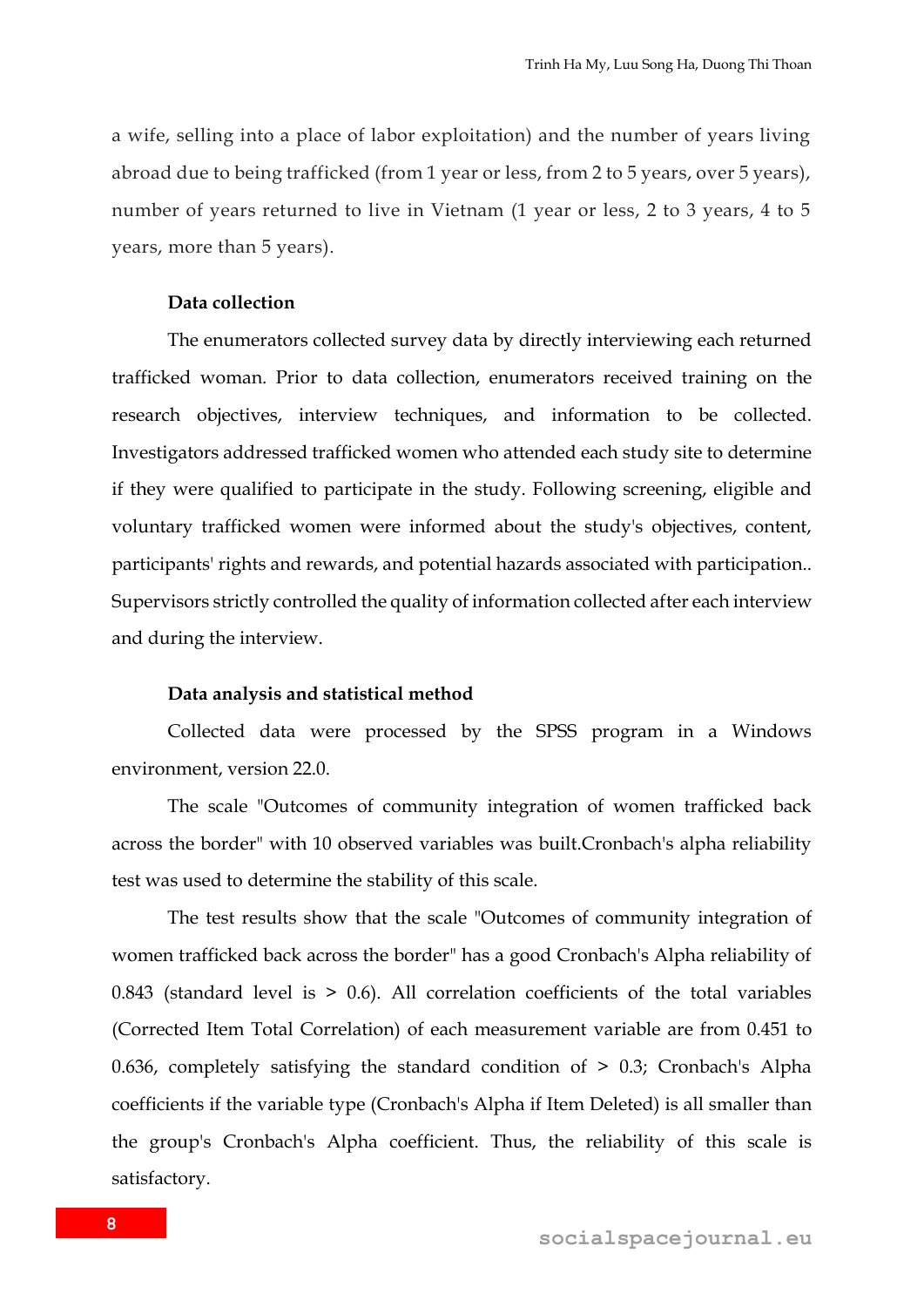| Model                                                                                                              | <b>Observed variables</b>                                                                                                                   | Corrected<br>Item-Total<br>Correlation | Cronbach's<br>Alpha if<br>Item<br>Deleted | 'Cronbach's<br>alpha |  |
|--------------------------------------------------------------------------------------------------------------------|---------------------------------------------------------------------------------------------------------------------------------------------|----------------------------------------|-------------------------------------------|----------------------|--|
| Results of<br>community<br>integration<br>of<br>Vietnamese<br>women<br>trafficked<br>across<br>borders -<br>return | 1. Have a safe, satisfactory<br>place to live at a<br>reasonable cost, arranged<br>by yourself or provided<br>by the<br>organization/agency | 0.509                                  | 0.831                                     |                      |  |
|                                                                                                                    | 2. No sickness, no disease,<br>no sexually transmitted<br>diseases                                                                          | 0.511                                  | 0.831                                     |                      |  |
|                                                                                                                    | 3. Confidence and self-<br>acceptance                                                                                                       | 0.586                                  | 0.825                                     |                      |  |
|                                                                                                                    | 4. As a citizen, have an<br>$ID/ID$ card                                                                                                    | 0.525                                  | 0.831                                     |                      |  |
|                                                                                                                    | 5. Completely free from<br>being threatened or forced<br>by force by the<br>trafficker/others in the<br>family/community                    | 0.451                                  | 0.836                                     |                      |  |
|                                                                                                                    | 6. Have a stable job to<br>generate income to<br>support yourself and your<br>family members                                                | 0.576                                  | 0.825                                     | 0.843                |  |
|                                                                                                                    | 7. Have the opportunity to<br>study, vocational training,<br>life skills training                                                           | 0.593                                  | 0.824                                     |                      |  |
|                                                                                                                    | 8. Not being shunned or<br>discriminated against by<br>peers, spouses/lovers,<br>and the community                                          | 0.534                                  | 0.829                                     |                      |  |
|                                                                                                                    | 9. The best interests are<br>guaranteed when<br>participating in lawsuits<br>related to being trafficked                                    | 0.636                                  | 0.819                                     |                      |  |
|                                                                                                                    | 10. Parents, siblings,<br>children in the family<br>are safe                                                                                | 0.500                                  | 0.832                                     |                      |  |

Table 1: The results of the Cronbach's alpha reliability test of the dependent variable

(Source: The survey data of the study)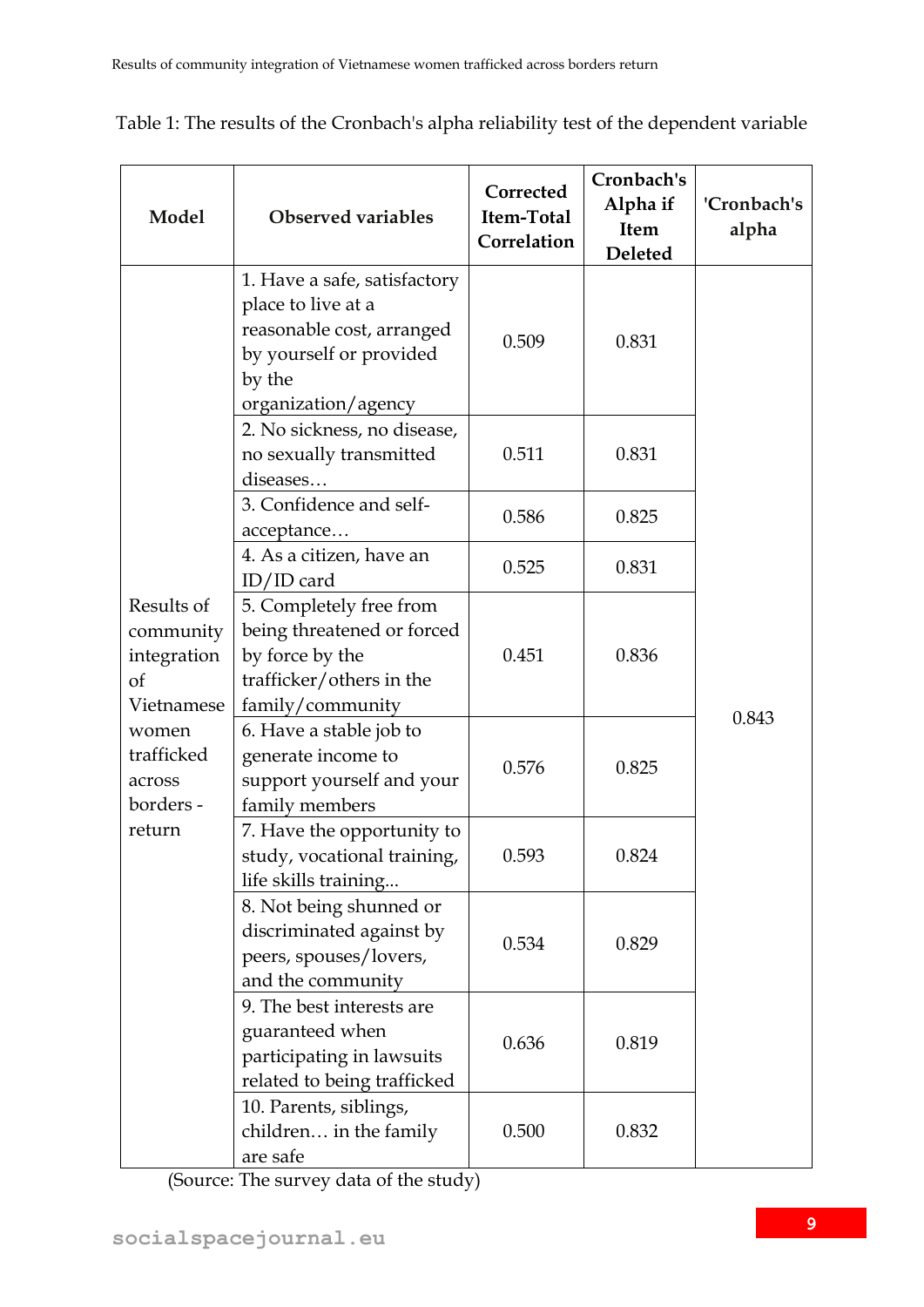The parameters and statistical operations used in this study are descriptive statistical analysis and inferential statistical analysis. In descriptive statistics, mean score, standard deviation, frequency, and percentage were used to describe the status of community integration outcomes of Vietnamese women who were trafficked back across the border. The inferential statistical analysis mainly compares the mean values (compare means) with the One-Way ANOVA test. In the One-Way ANOVA test, the mean values are considered to be statistically different with a probability of  $p < 0.05$ .

#### **Ethical considerations**

The study was conducted on the basis of informed consent, which required that each woman who returned after being trafficked across the border to participate in an interview be fully told about the research's objectives, substance, and participants. , how the data is stored and processed, what is the data used for, and then returned cross-border trafficked women are asked if they have permission to collect and process them. Returnees from cross-border trafficking who are invited to participate in interviews have the right to decline to be interviewed, withdraw from the study, or refuse to answer one or more particular questions at any point during the interview. . The data collected from the study is strictly confidential, in which the use of a unique identification number is an information protection measure that has been applied, so the full name and surname of women trafficked across the border are protected. Interviews are never written on questionnaires, informed consent forms, lists of study participants, and contact details (along with identifiers) are stored separately, securely, and there is a plan to destroy the data after completing the study.

#### **4. Results**

#### **General characteristics of the study sample**

Out of 500 Vietnamese women who were trafficked back across the border who were invited to return, 480 agreed to participate, however, 10 refused to continue participating after answering a few questions, so only 470 people participated and completed the survey (participation rate was 94%). The characteristics of the survey participants are shown in Table 2. Nearly half of the trafficked women participating in the survey are currently in their youth (48.1%, n=226), and the rest are in adulthood.  $(38.7\%$ , n = 182) and middle-aged  $(13.2\%$ , n = 62) and over half of these women were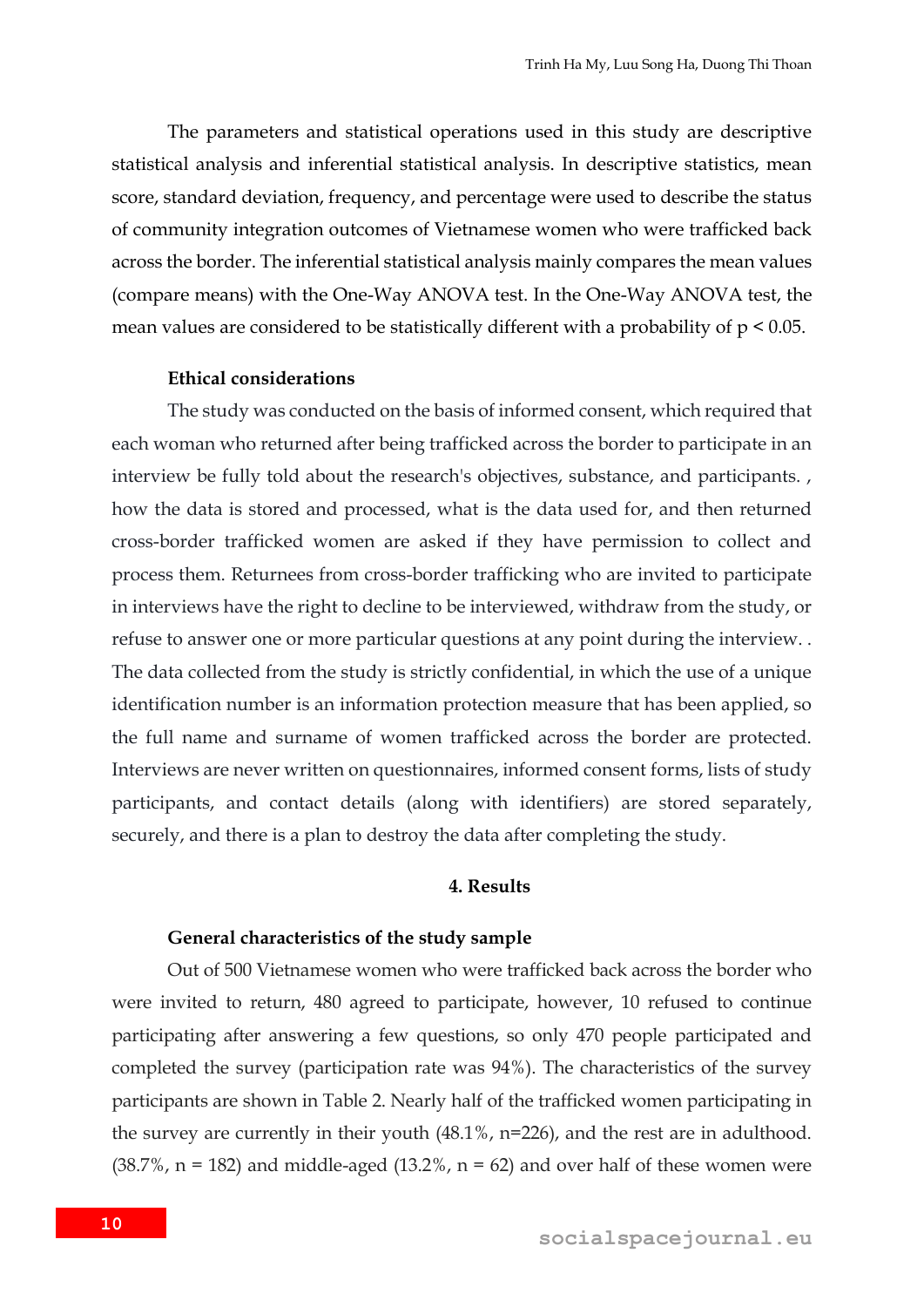married  $(52.3\%$ , n = 246). The majority of women have been trafficked abroad for marriage (74.5%,  $n = 350$ ), and the rest are sold into prostitution (13.2%,  $n = 62$ ) and into places of exploitation. labor  $(12.3\% , n = 58)$ . Nearly half of trafficked women lived abroad for 2 to 5 years (49.6%,  $n = 233$ ), had a lower secondary education (43%,  $n = 202$ ), and were trafficked by young people aged 17 to 25 years old (47.7%, n = 221). Over onethird of women trafficked across borders were Hmong (36.6%, n = 172) and trafficked from 10 to 16 years of age (33.8%, n = 159). Nearly one-third of trafficked women abroad returned to Vietnam for 2 to 3 years (35.8%, n = 168), and the rest returned 1 year or less  $(20.9\%, n = 98)$ ., from 4 to 5 years  $(29.3\%, n = 138)$  and over 5 years  $(14.0\%, n = 66)$ .

|                                        | Factor                                            | Value       |
|----------------------------------------|---------------------------------------------------|-------------|
| $N$ (%)                                |                                                   | 470 (100,0) |
|                                        | Youth (16-25 years old)                           | 226 (48.1)  |
| Age at the time of study               | Mature (26-40 years old)                          | 182 (38.7)  |
| participation                          | Middle-aged (41 - 60 years old)                   | 62(13.2)    |
|                                        | Experience (%)                                    | 126 (26.8)  |
| Nation                                 | Ass, $n$ $%$                                      | 172 (36.6)  |
|                                        | Other ethnic groups, n (%)                        | 172 (36.6)  |
|                                        | Can't read or write, n (%)                        | 66 (14.0)   |
| Academic level                         | Subfamily, n (%)                                  | 82 (17.4)   |
|                                        | Middle school, n (%)                              | 202(43.0)   |
|                                        | High school, n (%)                                | 120(25.5)   |
| Marital status                         | Married                                           | 246 (52.3)  |
|                                        | No husband                                        | 224 (47.7)  |
|                                        | Children (10-16 years old)                        | 159 (33.8)  |
| Age of being trafficked                | Young people (17-25 years old), n (%)             | 221 (47.0)  |
|                                        | Mature (26-40 years old), n (%)                   | 90(19.1)    |
|                                        | Sold into prostitution, $n$ (%)                   | 62(13.2)    |
| Purpose of being<br>trafficked         | Sold as a wife, $n$ $(\%)$                        | 350 (74.5)  |
|                                        | Selling to a place of labor exploitation, $n$ (%) | 58 (12.3)   |
| Number of years spent                  | From 1 year or less, $n$ (%)                      | 101(21.5)   |
| abroad due to                          | From 2 to 5 years, $n$ (%)                        | 233 (49.6)  |
| trafficking                            | Over 5 years, n (%)                               | 136 (28.9)  |
|                                        | From 1 year or less, $n$ (%)                      | 98 (20.9)   |
| Number of years<br>returned to live in | 2 – 3 years, $n$ (%)                              | 168 (35.8)  |
|                                        | 4-5 years, $n$ $(\%)$                             | 138 (29.3)  |
| Vietnam, n (%)                         | Over 5 years, n (%)                               | 66 (14.0)   |

Table 2: General characteristics of the study caregivers

(Source: The survey data of the study)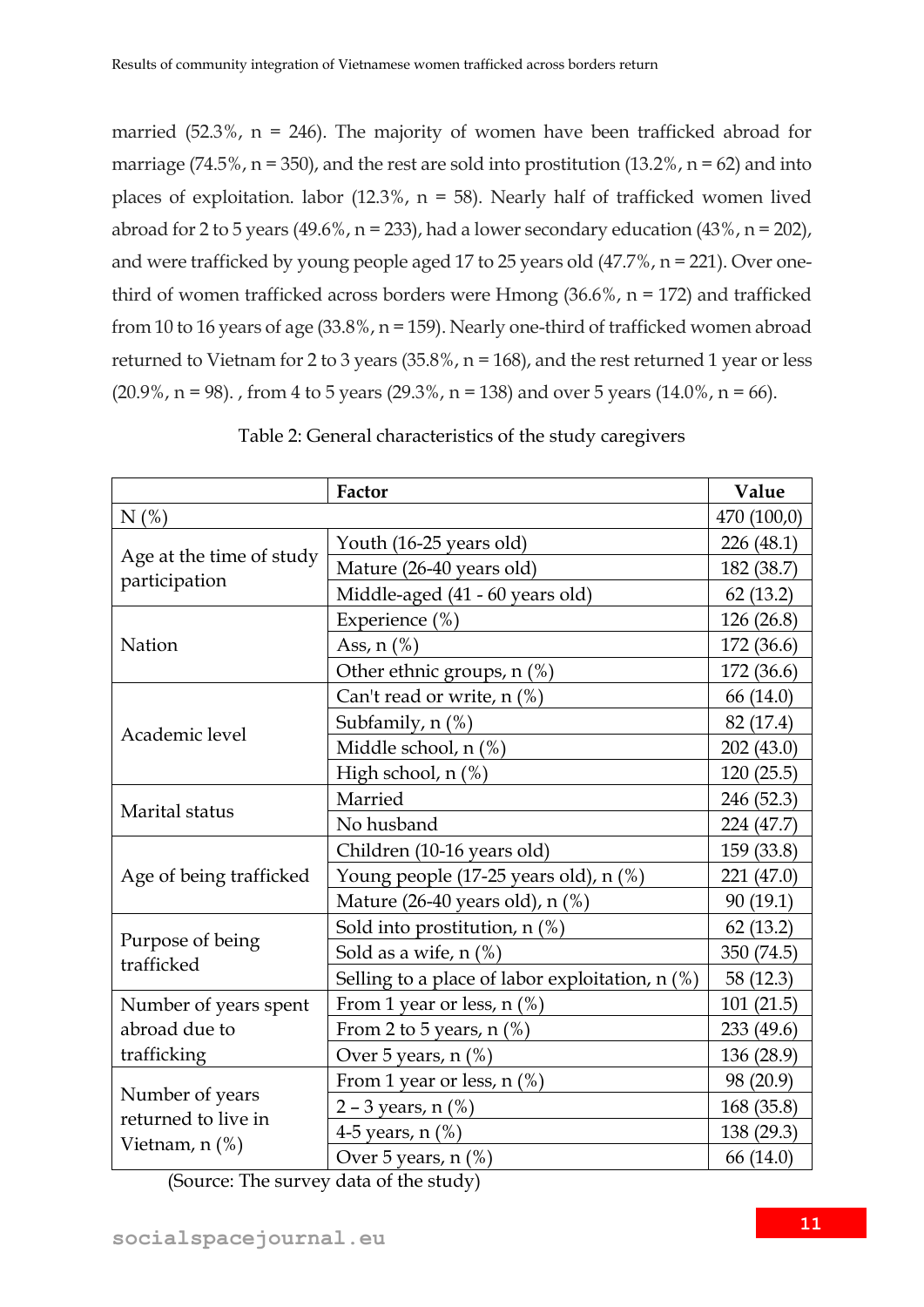#### **Main findings**

Chart 1 displays 10 criteria for assessing the outcome of community integration of Vietnamese women who have been trafficked back across the border according to the model to assess women's level of community integration after being trafficked by Warria (2020) construction. All ten criteria for community integration outcomes have a NE of 4.0 or more, indicating that Vietnamese women who have been trafficked back across the border have successfully integrated into the community. Currently, these women have "Legal Status" ( $M = 4.43$ , which is the criterion that trafficked women consider most appropriate for them). This was followed by these women who were given "Safety and Security" ( $M = 4.34$ ). "Having education and training opportunities" and having a "healthy social environment and interactions" are the two criteria that are considered the least correct for women returning from cross-border trafficking (with M of 4.05 and M = 4.1 respectively). However, these two criteria are still rated at a high level of inclusion.



Chart 1: Self-assessment criteria for community integration outcomes of Vietnamese women trafficked across borders return (Source: The survey data of the study)

**Note** Criterion 1: A safe, satisfactory, and affordable place to live; Criterion 2: Stable physical health; Criterion 3: Stable mental health; Criterion 4: Legal status; Criterion 5: Safety and security; Criterion 6: Economic stability; Criterion 7: Education and training opportunities; Criterion 8: Social environment and healthy interactions; Criterion 9: Ensuring the best interests in the legal proceedings; Criterion 10: Safety of the victim's family and dependents.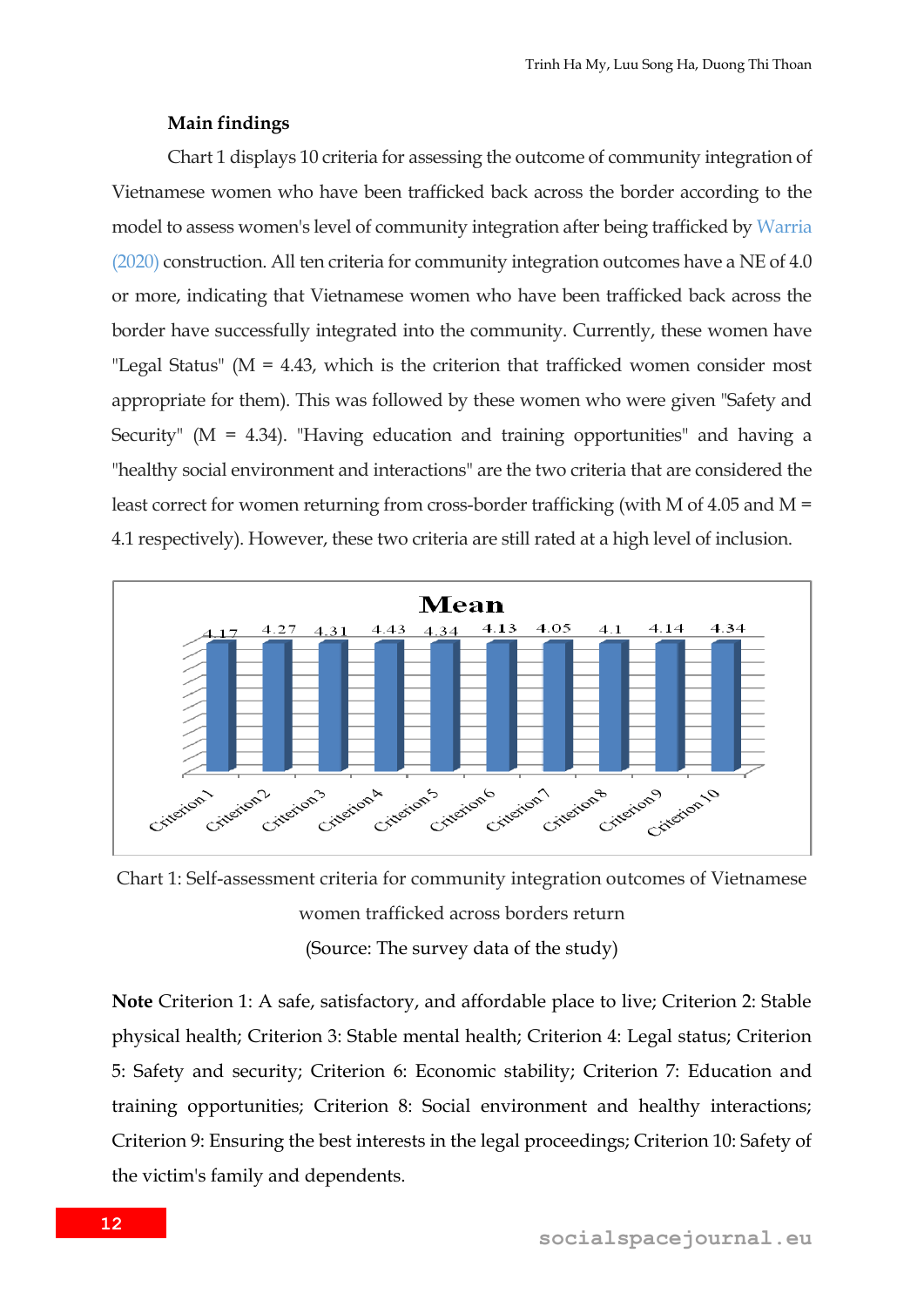Nearly half of the women participating in the survey said that four expressions and over a third found that six of the ten expressions of community integration were true for them, in which the affirmation "As a citizen, have an ID/ID card" and they are "Absolutely not threatened or forced to do something by the trafficker/other people in the family/community" are two expressions with a high rate of risk. The percentage of women trafficked across the border returning to their homes chose the most (48.9% and 47.2%).

Of the 10 manifestations of community integration, "Having opportunities to study, vocational training, life skills training…" and "Having a stable job to generate income to support themselves and their family members" is 2. The expression with the highest percentage of women being trafficked back across the border said that it was not true for them (3.8% and 2.6%).

Considering the proportion of women trafficked abroad who discovered that the manifestations of community integration were not true for them upon their return to Vietnam, the research findings indicate that, to a certain extent, all women who participated in the survey feel confident and self-accepting; they see themselves as citizens with an identity card and identification card, and they see their parents, siblings, and children as safe.

Comparing community integration outcomes for women trafficked across the border in different slices will shed light on the similarities and disparities in outcomes among target groups. The comparison of the average scores of Vietnamese women who have been trafficked back across the border with the One-Way ANOVA test reveals the following points: There is no statistically significant difference in the results of community integration among groups of trafficked women according to the following criteria: age, education level, number of years of return to residence in Vietnam (p) are all > 0.05). This means that regardless of the current age of trafficked women, whether they have a primary, middle, or high school education or how long they have lived in Vietnam, they still have the same social integration results. Understandably, the criteria mentioned above are not factors that make a difference in the outcome of community integration of women trafficked back across the border.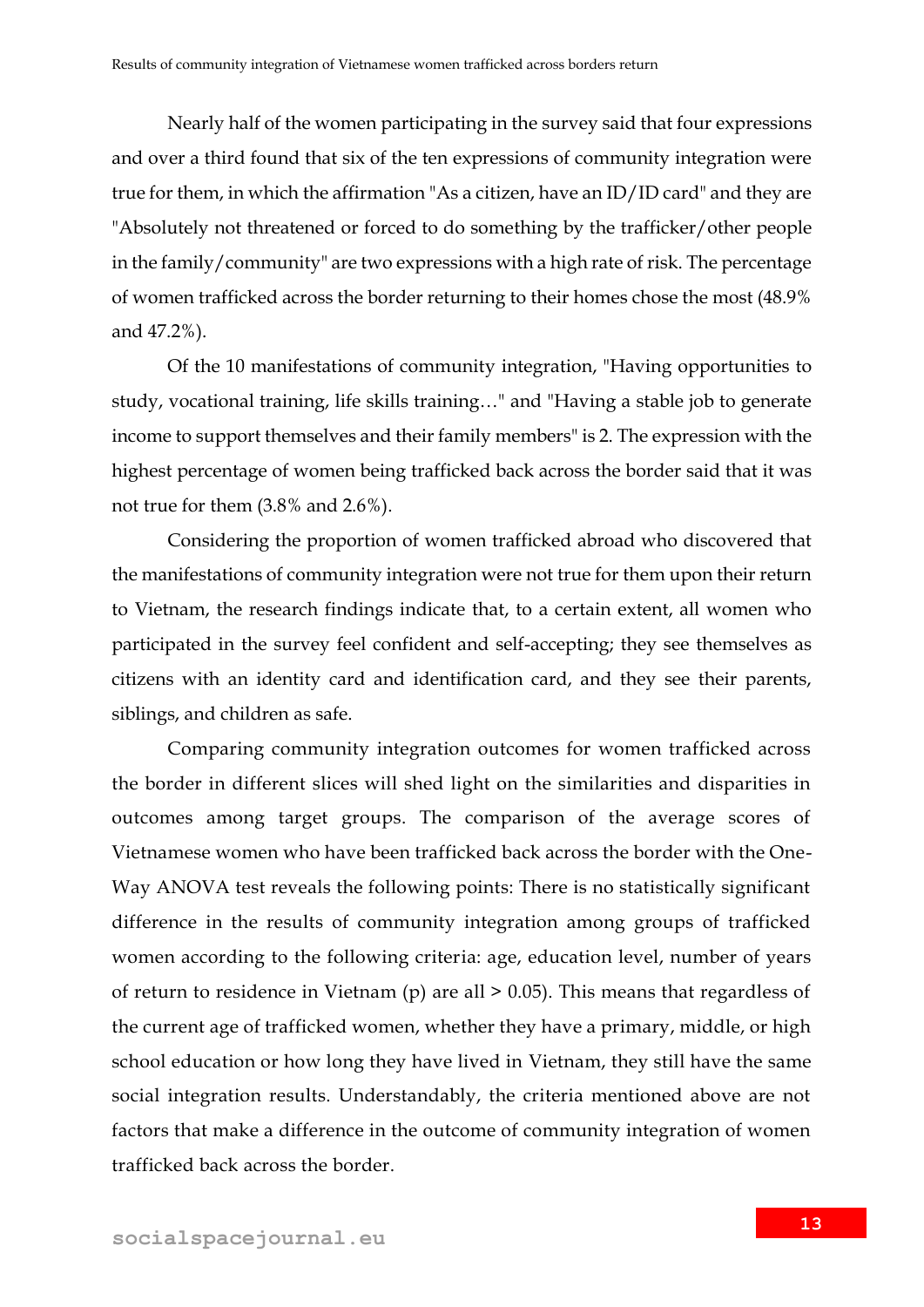Table 3: Manifestations of the results of community integration of Vietnamese

| Manifestations of community      | Answer options |                                                        |         |                      |                                 |  |
|----------------------------------|----------------|--------------------------------------------------------|---------|----------------------|---------------------------------|--|
| integration results              |                | Incorrect Right a little Normal Much true It's correct |         |                      |                                 |  |
| 1. Having a safe                 | 2(0.4)         | 12(2.6)                                                |         | 74 (15.7) 198 (42.1) | 184(39.1)                       |  |
| 2. No illness                    | 2(0.4)         | 6(1.3)                                                 |         | $30(6.4)$ 256 (54.5) | 176 (37.4)                      |  |
| 3. Self-confidence and self-     | 0(0.0)         |                                                        |         |                      | 38 (8.1) 232 (49.4) 194 (41.3)  |  |
| acceptance                       |                | 6(1.3)                                                 |         |                      |                                 |  |
| 4. As a citizen                  | 0(0.0)         | 2(0.4)                                                 |         | $26(5.5)$ 212 (45.1) | 230(48.9)                       |  |
| 5. Completely free from being    |                |                                                        |         |                      |                                 |  |
| threatened or forced to do       |                |                                                        |         |                      |                                 |  |
| something by the                 | 5(1.1)         | 7(1.5)                                                 |         |                      | 31 (6.6) 205 (43.6) 222 (47.2)  |  |
| trafficker/other people in the   |                |                                                        |         |                      |                                 |  |
| family/community                 |                |                                                        |         |                      |                                 |  |
| 6. Having a stable job that      |                |                                                        |         |                      |                                 |  |
| generates income to support      | 12(2.6)        | 14(3.0)                                                |         |                      | 40 (8.5) 240 (51.1) 164 (34.9)  |  |
| himself and his family members   |                |                                                        |         |                      |                                 |  |
| 7. Have the opportunity to study | 18(3.8)        | 24(5.1)                                                | 36(7.7) | 232(49.4)            | 160(34.0)                       |  |
| 8. Not being shunned or          | 18(3.8)        |                                                        |         |                      | 36 (7.7) 232 (49.4) 160 (34.0)  |  |
| discriminated against by peers   |                | 24(5.1)                                                |         |                      |                                 |  |
| 9. The best interests are        |                |                                                        |         |                      |                                 |  |
| guaranteed when participating in | 10(2.1)        | 8(1.7)                                                 |         |                      | 50 (10.6) 240 (51.1) 162 (34.5) |  |
| lawsuits related to being        |                |                                                        |         |                      |                                 |  |
| trafficked                       |                |                                                        |         |                      |                                 |  |
| 10. Parents                      | 0(0.0)         | 10(2.1)                                                |         |                      | 38 (8.1) 202 (43.0) 220 (46.8)  |  |

women trafficked across borders return

(Source: The survey data of the study)

Meanwhile, the research results show that there is a statistically significant difference in the results of community integration among groups of trafficked women divided by the following criteria: ethnicity, marital status, age of traffic, the purpose of trafficking, and several years spent abroad as a result of being trafficked (with  $p =$ 0.000; 0.037; 0.029; 0.000; 0.000).

Specifically, the Mong women group has higher social integration results than the Kinh women and the other ethnic groups (Dao, Thai, Muong, Nung, Khmu, Tay, San Diu, Day). Women trafficked as adults had a higher rate of social inclusion than women trafficked as children or adolescents. Additionally, single returned trafficked women were more integrated into their communities than married returned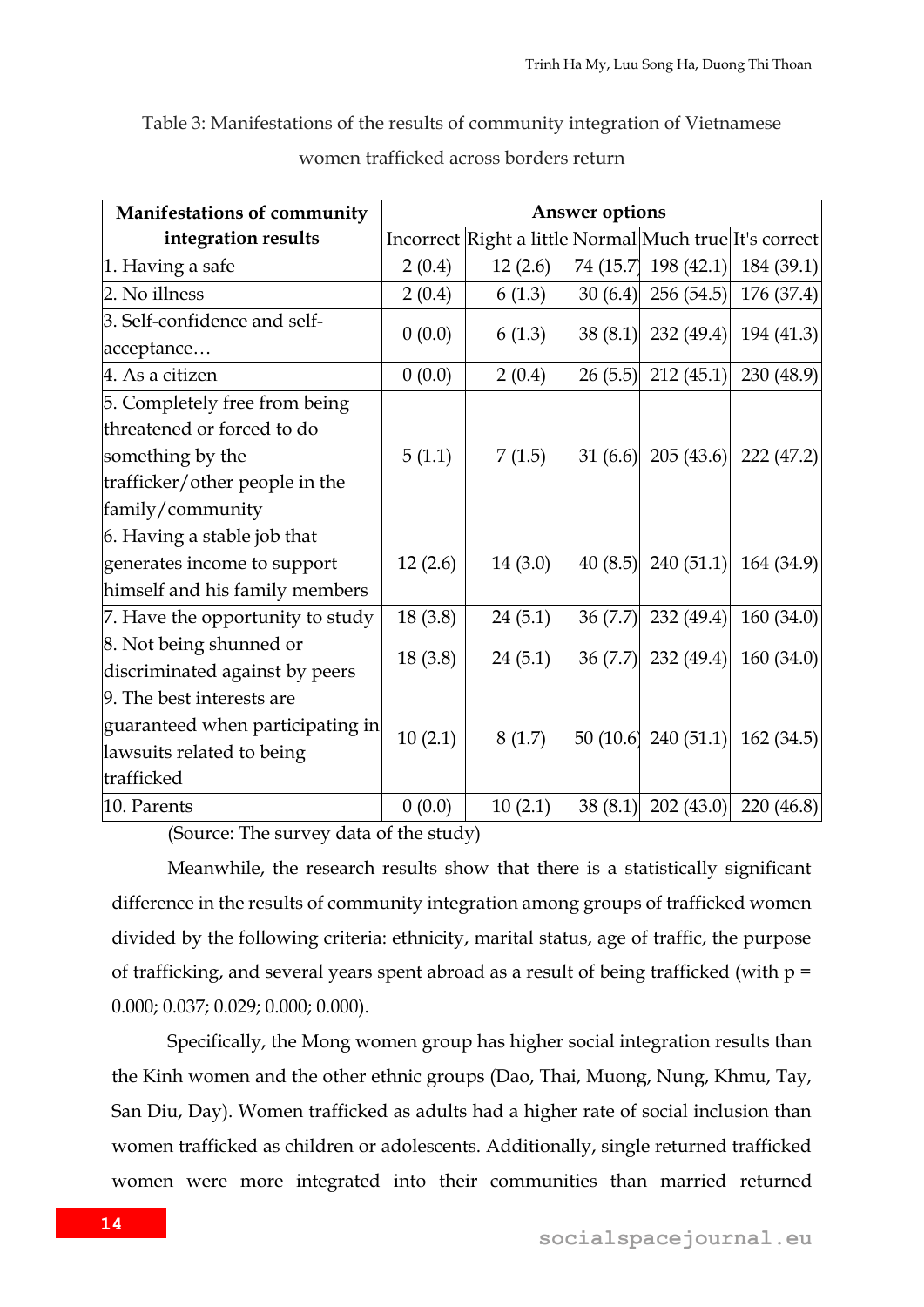trafficking women. Additionally, women trafficked overseas for marriage had lower social integration scores than women trafficked to be sold into labor exploitation, and the group of women trafficked for prostitution had the lowest scores. Women who have spent more than five years abroad have a lower rate of social integration than women who have spent less than a year or between two and five years abroad.

Table 4: Comparison of the social inclusion outcomes of women trafficked across borders return in different slices

|                                | Factor                                      | N   | $\mathbf M$ | <b>SD</b> | $\mathbf{P}$ |  |
|--------------------------------|---------------------------------------------|-----|-------------|-----------|--------------|--|
| Age at the                     | Youth (16                                   | 226 | 4.23        | 0.49      |              |  |
| time of study<br>participation | Mature (26                                  | 182 | 4.25        | 0.53      | 0.416        |  |
|                                | Middle                                      | 62  | 4.15        | 0.50      |              |  |
| Nation                         | Kinh                                        | 126 | 4.18        | 0.53      |              |  |
|                                | Mong                                        | 172 | 4.37        | 0.41      | 0.000        |  |
|                                | Other                                       | 172 | 4.12        | 0.55      |              |  |
|                                | Can't read or write                         | 66  | 4.32        | 0.46      |              |  |
| Academic                       | Elementary                                  | 82  | 4.20        | 0.58      |              |  |
| level                          | Middle School                               | 202 | 4.24        | 0.51      | 0.278        |  |
|                                | high school                                 | 120 | 4.17        | 0.47      |              |  |
| Marital status No husband      |                                             | 246 | 4.28        | 0.50      |              |  |
|                                | Married                                     | 224 | 4.18        | 0.50      | 0.037        |  |
| Age of being                   | Children (10                                | 159 | 4.26        | 0.48      | 0.029        |  |
| trafficked                     | Youth (17                                   | 221 | 4.17        | 0.50      |              |  |
|                                | Mature (26                                  | 90  | 4.32        | 0.54      |              |  |
| Purpose of                     | Sell into prostitution                      | 62  | 4.07        | 0.59      | 0.000        |  |
| being                          | Selling as a wife                           | 350 | 4.23        | 0.50      |              |  |
| trafficked                     | Selling to a place where labor is exploited | 58  | 4.40        | 0.34      |              |  |
| Number of                      | From 1 year or less                         | 101 | 4.18        | 0.46      | 0.000        |  |
| vears abroad                   | From 2 to 5 years                           | 233 | 4.32        | 0.48      |              |  |
| due to<br>trafficking          | Over 5 years                                | 136 | 4.11        | 0.55      |              |  |
| Number of                      | 1 year or less                              | 98  | 4.31        | 0.45      |              |  |
| years of                       | 2-3 years                                   | 168 | 4.25        | 0.52      |              |  |
| return to                      | 4-5 years                                   | 138 | 4.18        | 0.53      | 0.111        |  |
| residence in<br>Vietnam        | Over 5 years                                | 66  | 4.15        | 0.49      |              |  |

(Source: The survey data of the study)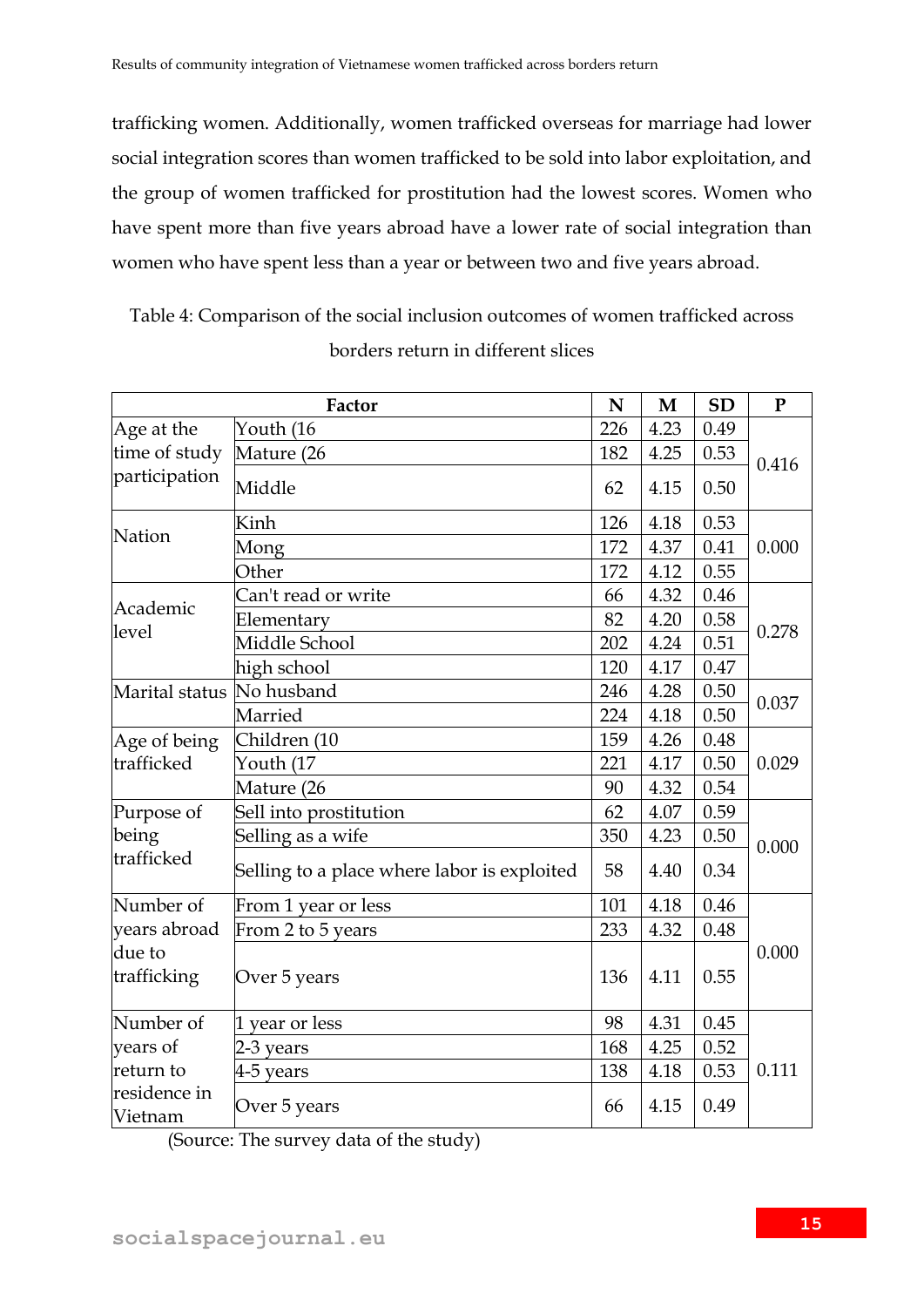#### **5. Discussion**

#### **Main findings**

Research results have shown that returning Vietnamese women who have been trafficked across the border have integrated into the community fairly. These women all rated their social inclusion symptoms as high. The results of community integration were highest in those related to identity identification and safety from traffickers. The expression with the lowest self-assessment of returning trafficked women for social inclusion is related to vocational training and relationships with others. The results of this study have similarities with some studies of Crawford and Kaufman (2008); Shigekane (2007). Studies have shown that trafficked women returning can face many difficulties in relationships because they have to endure family and community stigma, which hinders their integration into the community.

One-Way ANOVA test results show that age, education level, and several years of return to residence in Vietnam are not factors that make a difference in the results of community integration of women with disabilities..

Mong women have higher social integration than women of other ethnic groups in Vietnam. Women trafficked abroad in adulthood had higher social integration outcomes when trafficked in adolescence and childhood. Women trafficked into prostitution often have lower social integration outcomes than women who are sold as wives and women trafficked into labor exploitation. Previous studies by Asis (2015); Crawford and Kaufman (2008); Idemudia et al. (2021); Shigekane (2007); Singh et al. (2006) about trafficked women also confirmed the difficulty of women trafficked for sexual purposes due to the community's stigma about prostitution activities. Single returned trafficked women had better community integration outcomes than married return trafficked women. Women trafficked for prostitution in previous studies as well as women living abroad for more than 5 years also had lower social integration results than women living abroad for less than 5 years.

#### **Limitations of the study**

This is the first study to evaluate the outcomes of community integration for women trafficked across borders in five border provinces of Vietnam by 2021.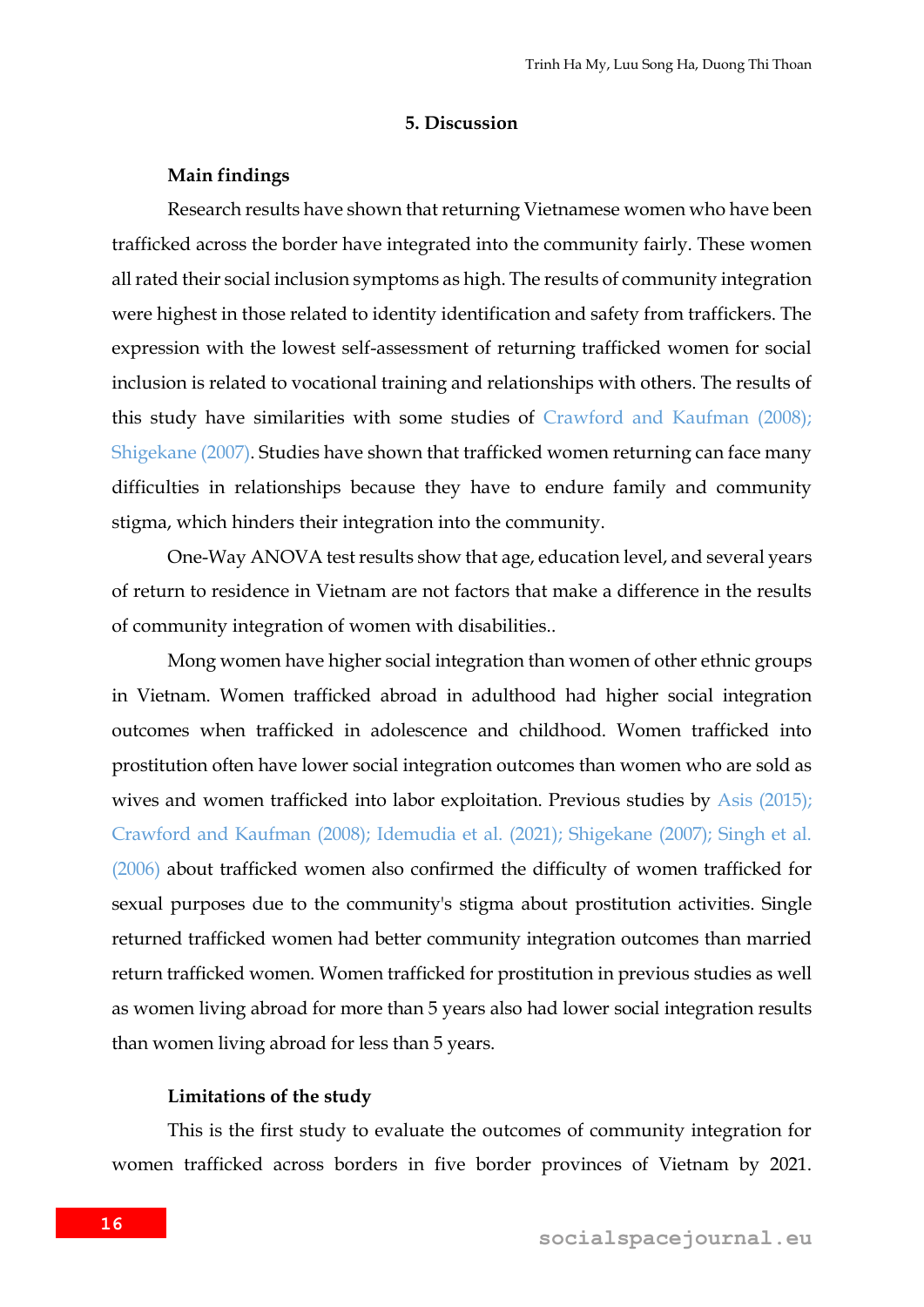Numerous restrictions apply to this investigation. The first drawback is that the crosssectional design makes establishing a cause-and-effect link challenging. A second problem is that convenient sampling approaches can introduce bias and hence influence the study's ultimate outcome. To address these constraints, additional interviews should be conducted. Additionally, because this is a study conducted in five regions, the findings may not be applicable to all women trafficked back to Vietnam.

## **6. Conclusions**

In summary, the study's findings indicate that returning women trafficked across the border have a reasonably high percentage of community integration. Whereas the highest level of community integration is expressed through legal concerns of identity and safety, the lowest level of community integration is expressed through occupational training and relationships with others.

The One-Way ANOVA test results indicate that age, education level, and years of return to reside in Vietnam did not affect community integration outcomes for women with disabilities. trade with other countries and return. Meanwhile, community integration outcomes for Vietnamese women who have been trafficked across the border and repatriated vary according to their ethnic origin, marital status, age at the time of trafficking, and the goal of the trafficking. As a result of human trafficking, she was sold and forced to live overseas for several years.

#### **Acknowledgments**

The authors would like to express their sincerest gratitude to the Department of Labour, Invalids and Social Affairs, local authorities, club leaders, the Women's Union, and women trafficked across borders. about... belonging to the 5 border provinces of Vietnam selected as the research area, who have enthusiastically guided, contributed ideas, and helped to complete this study.

## **Declaration of conflicting interests**

The authors declare no conflict of interest.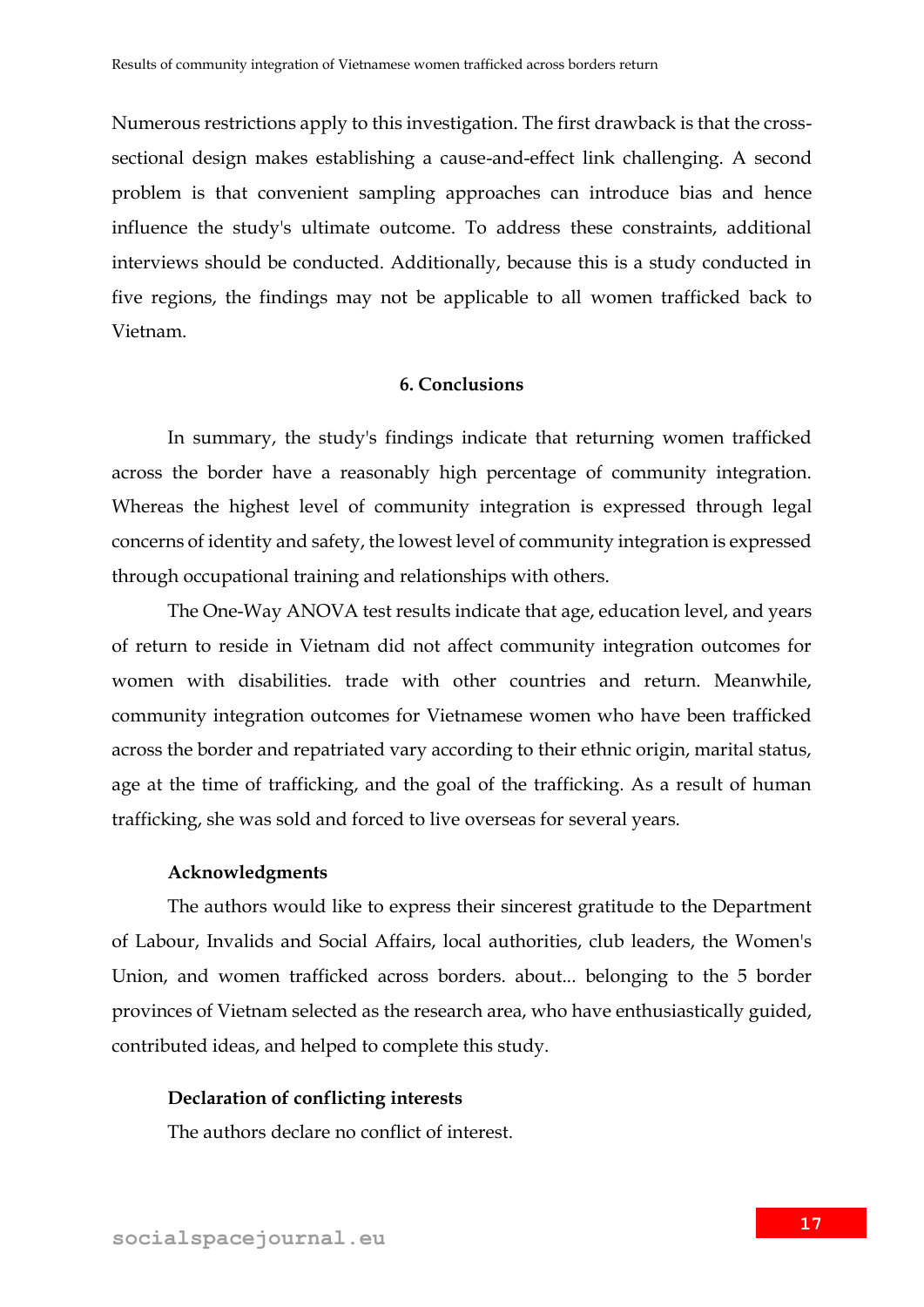#### **Funding**

This research is funded by Vietnam National Foundation for Science and Technology Development (NAFOSTED) under grant number 501.02-2019.04.

#### **References**

- Abas, M., Ostrovschi, N. V., Prince, M., Gorceag, V. I., Trigub, C., & Oram, S. (2013). Risk factors for mental disorders in women survivors of human trafficking: a historical cohort study. *BMC psychiatry, 13*(1), 1-11. <https://doi.org/10.1186/1471-244X-13-204>
- Asis, M. M. B. (2015). Supporting Victims-Survivors After Trafficking: Recovery, Return and Reintegration Programs in the Philippines. *Human Trafficking: Issues Beyond Criminalization, 17*, 222.
- Crawford, M., & Kaufman, M. R. (2008). Sex trafficking in Nepal: Survivor characteristics and long-term outcomes. *Violence against women, 14*(8), 905-916. <https://doi.org/10.1177/1077801208320906>
- Dahal, P., Joshi, S. K., & Swahnberg, K. (2015). 'We are looked down upon and rejected socially': a qualitative study on the experiences of trafficking survivors in Nepal. *Global health action, 8*(1), 29267.<https://doi.org/10.3402/gha.v8.29267>
- Digidiki, V., & Bhabha, J. (2018). Sexual abuse and exploitation of unaccompanied migrant children in Greece: Identifying risk factors and gaps in services during the European migration crisis. *Children and Youth Services Review, 92*, 114-121. <https://doi.org/10.1016/j.childyouth.2018.02.040>
- Idemudia, U., Okoli, N., Goitom, M., & Bawa, S. (2021). Life after trafficking: reintegration experiences of human trafficking survivors in Nigeria. *International Journal of Migration, Health and Social Care, Vol. 17 No. 4, pp. 449- 463.* <https://doi.org/10.1108/IJMHSC-03-2021-0023>
- Lee, J. J. H. (2005). Human trafficking in East Asia: Current trends, data collection, and knowledge gaps. *International migration, 43*(1‐2), 165-201. <https://doi.org/10.1111/j.0020-7985.2005.00317.x>
- Rousseau, D. (2018). From Passive Victims to Partners in Their Own Reintegration: Civil society's role in empowering returned Thai fishermen. *Anti-trafficking review,* (10).<https://doi.org/10.14197/atr.201218106>
- Shigekane, R. (2007). Rehabilitation and community integration of trafficking survivors in the United States. *Hum. Rts. Q., 29*, 112. <https://doi.org/10.1353/hrq.2007.0011>
- Singh, S., Bøhler, E., Dahal, K., & Mills, E. (2006). The state of child health and human rights in Nepal. *PLoS Medicine, 3*(7), e203. <https://doi.org/10.1371/journal.pmed.0030203>